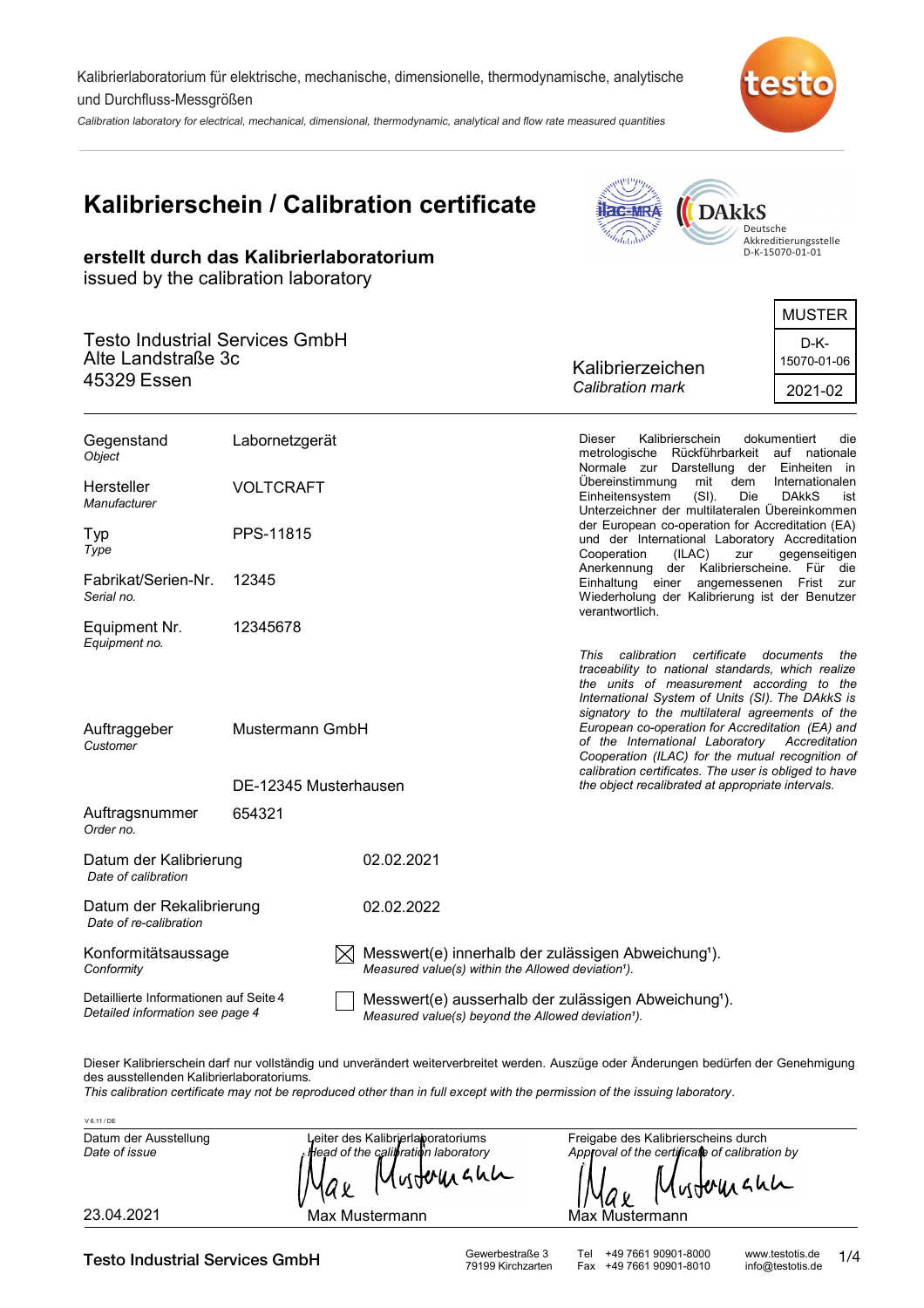## Kalibrierschein vom Calibration certificate dated 23.04.2021

| MUSTER              |
|---------------------|
| D-K-<br>15070-01-06 |
| 2021-02             |

| <b>Kalibriergegenstand (KG)</b> Calibration object |                |
|----------------------------------------------------|----------------|
| <b>Gegenstand Object</b>                           | Labornetzgerät |
| <b>Inventar Nr.</b> Inventory no.                  | 123456         |
| <b>Standort</b> Location                           |                |

## **Kalibrierverfahren** Calibration procedure

Die Kalibrierung erfolgt durch Vergleich der Anzeige des Kalibriergegenstandes mit den durch die Kalibriergeräte/Normale dargestellten Messwerten.

The calibration is performed by direct comparison of the measured values of the calibration article with the reference-, or working-standard.

| Verwendete Kalibrierprozedur Used |  |
|-----------------------------------|--|
| calibration procedure             |  |

F:Voltcraft:PPS-11815:34401:1282 / Rev.:4.1

## **Umgebungsbedingungen** Ambient conditions

| <b>Temperatur</b> Temperature                 | $(23 \pm 3) °C$ |
|-----------------------------------------------|-----------------|
| <b>Relative Luftfeuchte Relative humidity</b> | (2070) %        |

## **Messeinrichtungen** Measuring equipment

| Referenz                  | Rückführung              | Rekal.    | Zertifikats Nr. | Ea.-Nr.  |
|---------------------------|--------------------------|-----------|-----------------|----------|
| Reference                 | <sup>-</sup> raceabilitv | Next cal. | ertificate-no.  | EQ-no.   |
| Digital Multimeter 34401A | 15070-01-06              | 2021-10   | E137025         | 13057264 |

Referenzzertifikate sind auf www.primasonline.com abrufbar Reference certificates are available at www.primasonline.com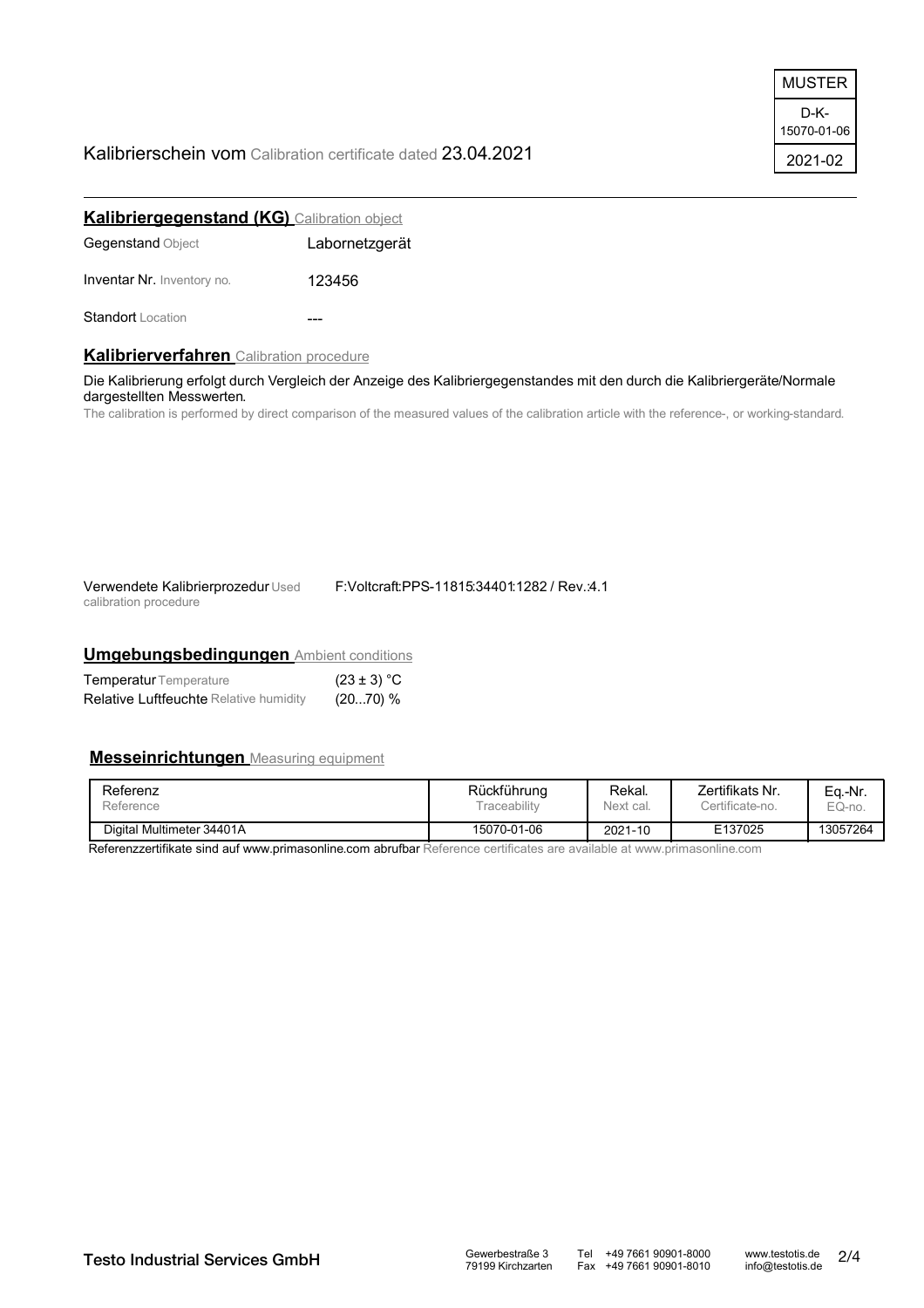D-K-2021-02 15070-01-06 MUSTER

## Kalibrierschein vom Calibration certificate dated 23.04.2021

| <b>Bereich</b><br>Range                                                                                            | Referenzwert<br>(Normal)<br>Reference value                                                      | Messbedingung<br>Measuring<br>condition | Angezeigter<br>Wert KG<br>Indicated value<br><b>UUT</b>                                  | Zulässige<br>Abweichung<br>Allowed deviation                                                     | Ausnutzung der zul.<br>Abw. in %<br>Utilization of<br>Allowed deviation %                                  | Messunsicher-<br>heit $(k=2)$<br>Measuring<br>uncertainty $(k=2)$                                                                                                                                                               |
|--------------------------------------------------------------------------------------------------------------------|--------------------------------------------------------------------------------------------------|-----------------------------------------|------------------------------------------------------------------------------------------|--------------------------------------------------------------------------------------------------|------------------------------------------------------------------------------------------------------------|---------------------------------------------------------------------------------------------------------------------------------------------------------------------------------------------------------------------------------|
|                                                                                                                    | Gleichspannung DC voltage                                                                        |                                         |                                                                                          |                                                                                                  |                                                                                                            |                                                                                                                                                                                                                                 |
| 60 <sub>V</sub><br>60 <sub>V</sub><br>60V<br>60V<br>60V<br>60V<br>60V<br>60 <sub>V</sub><br>60V<br>60 <sub>V</sub> | 1.01V<br>2.01V<br>3.99V<br>5.99 V<br>7.99 V<br>9.98 V<br>20.01V<br>30.00 V<br>40.03 V<br>50.03 V |                                         | 1.0V<br>2.0V<br>4.0 V<br>6.0V<br>8.0 V<br>10.0 V<br>20.0 V<br>30.0 V<br>40.0 V<br>50.0 V | ±0.42V<br>±0.42V<br>±0.42V<br>±0.42V<br>±0.42V<br>±0.42V<br>±0.42V<br>±0.42V<br>±0.42V<br>±0.42V | 2% pass<br>1% pass<br>2% pass<br>3% pass<br>3% pass<br>4% pass<br>1% pass<br>0% pass<br>6% pass<br>6% pass | $58 \cdot 10^{-3}$<br>$29 \cdot 10^{-3}$<br>$14 \cdot 10^{-3}$<br>$9.6 \cdot 10^{-3}$<br>$7.2 \cdot 10^{-3}$<br>$5.8 \cdot 10^{-3}$<br>$2.9 \cdot 10^{-3}$<br>$1.9 \cdot 10^{-3}$<br>$1.5 \cdot 10^{-3}$<br>$1.2 \cdot 10^{-3}$ |
| 60V<br>5A<br>5A<br>5A                                                                                              | 60.07V<br>Gleichstromstärke DC current<br>0.507A<br>1.000A<br>2.000A                             |                                         | 60.0 V<br>0.50A<br>1.00A<br>2.00A                                                        | ±0.42V<br>±0.301A<br>±0.04A<br>±0.04A                                                            | 17% pass<br>2% pass<br>0% pass<br>0% pass                                                                  | $0.96 \cdot 10^{-3}$<br>$12 \cdot 10^{-3}$<br>$5.8 \cdot 10^{-3}$<br>$2.9 \cdot 10^{-3}$                                                                                                                                        |
| 5A<br>5A<br>5A                                                                                                     | 3.005A<br>3.999 A<br>4.992A                                                                      |                                         | 3.00A<br>4.00 A<br>5.00 A                                                                | ±0.04A<br>±0.04A<br>±0.04A                                                                       | 12% pass<br>3% pass<br>21% pass                                                                            | $2.0 \cdot 10^{-3}$<br>$1.5 \cdot 10^{-3}$<br>$1.3 \cdot 10^{-3}$                                                                                                                                                               |

## **Messunsicherheit** Measuring uncertainty

Angegeben ist die erweiterte Messunsicherheit, die sich aus der Standardmessunsicherheit durch Multiplikation mit dem Erweiterungsfaktor *k* = 2 ergibt. Sie wurde gemäß EA-4/02 M: 2013 ermittelt. Der Wert der Messgröße liegt mit einer Wahrscheinlichkeit von etwa95 % im zugeordneten Werteintervall. Ein Anteil für die Langzeit-Instabilität ist nicht enthalten. Die dimensionslosen Anteile der Messunsicherheit sind als relative Messunsicherheiten bezogen auf den Messwert zu verstehen.

The expanded uncertainty of measurement corresponding to the measurement results is stated as the standard uncertainty of measurement multiplied by the coverage factor *k* = 2. This was determined in accordance with EA-4/02 M: 2013. Usually the true value is located in the corresponding interval with a probability of approximately 95%. The non-dimensional fractions of the measuring uncertainty are relative values in relation to the indicated value.

## **Bemerkungen** Special remarks